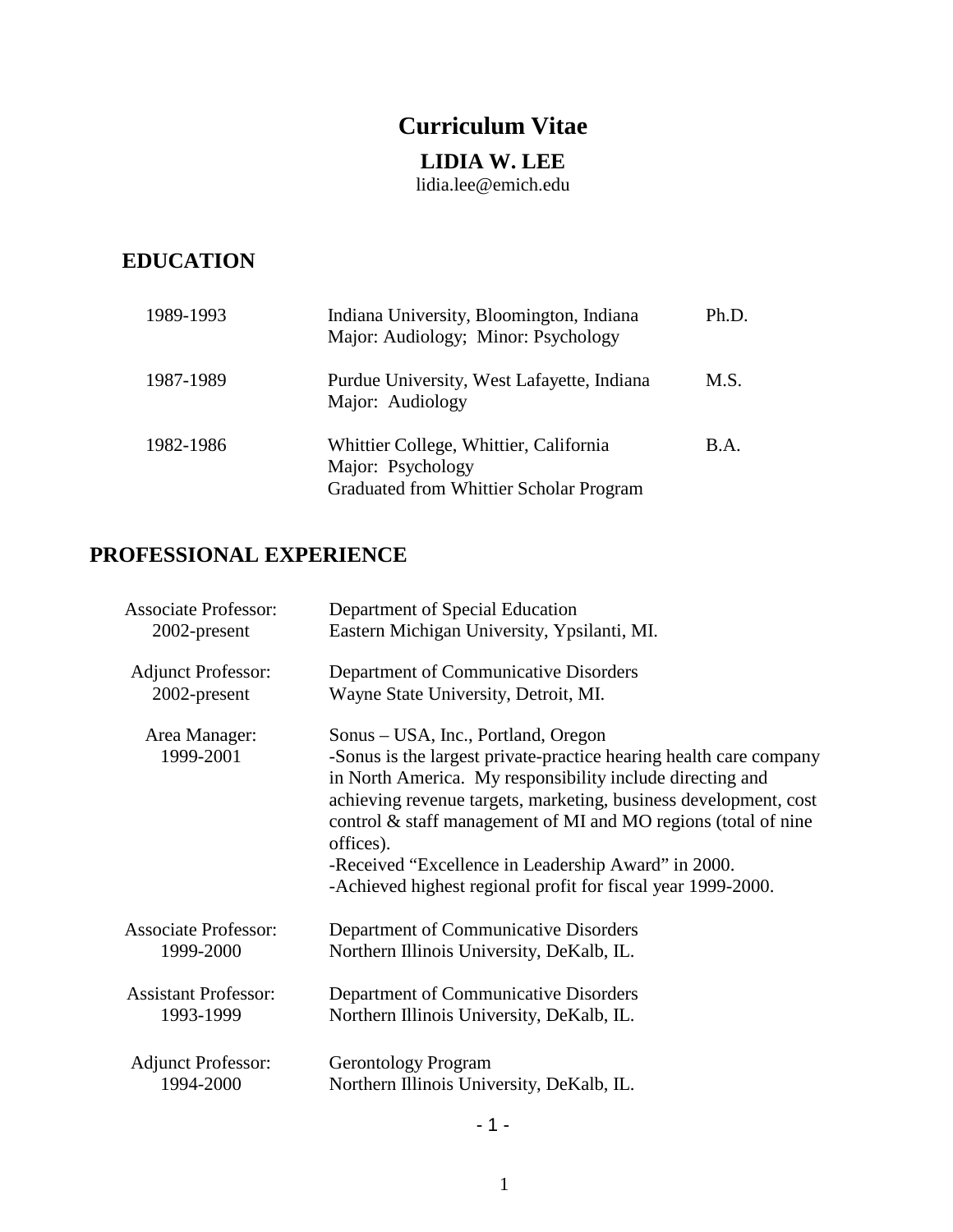## **GRANTS**

| 1998 | Received project grant from Widex, Inc.<br>-titled "Clinical Trial on High-Power Hearing Instruments".                                    |
|------|-------------------------------------------------------------------------------------------------------------------------------------------|
| 1998 | Received project grant from Microtronics, Inc.<br>-titled "Advanced microphone technology".                                               |
| 1998 | Received Multicultural Curriculum Transformation Institute Grant                                                                          |
| 1997 | Received project grant from Widex, Inc.<br>-titled "Efficacy study: Microzoom vs. Senso C9".                                              |
| 1996 | Received project grant from Knowles Electronics, Inc.<br>- titled "Subjective Perceivable and Objectionable Noise Level in Hearing Aids". |
| 1996 | Received project grant from Phonak, Inc.<br>- titled "Subjective acceptance of programmable hearing aid among teenagers".                 |
| 1995 | Received project grant from Phonak Inc.<br>- titled "Subjective acceptance of user-controlled hearing aids".                              |

# **SCIENTIFIC EDITORIAL AND CONSULTANTSHIPS**

| 1998      | Editorial reviewer<br>Special Edition of Hearing Review on High Performance Hearing<br>Solutions, Volume 3, 1998 |
|-----------|------------------------------------------------------------------------------------------------------------------|
| 1996-2000 | Editorial reviewer<br>Journal of Speech, Language, and Hearing Research                                          |
| 1995-1996 | Consultant; Knowles Electronics, Itasca, IL.                                                                     |
| 1996      | <b>Visiting Scientist</b><br>National Acoustic Laboratories (NAL), NSW, Australia; Summer                        |
| 1997      | Consultant<br>Resound Corporation, Redwood City, CA                                                              |
| 1997      | Consultant<br>Northwest Speech and Hearing Clinic; Arlington Heights, IL.                                        |
| 1992-1993 | <b>Editorial Assistant</b><br>Ear and Hearing-Hearing Science Section                                            |

 $-2 -$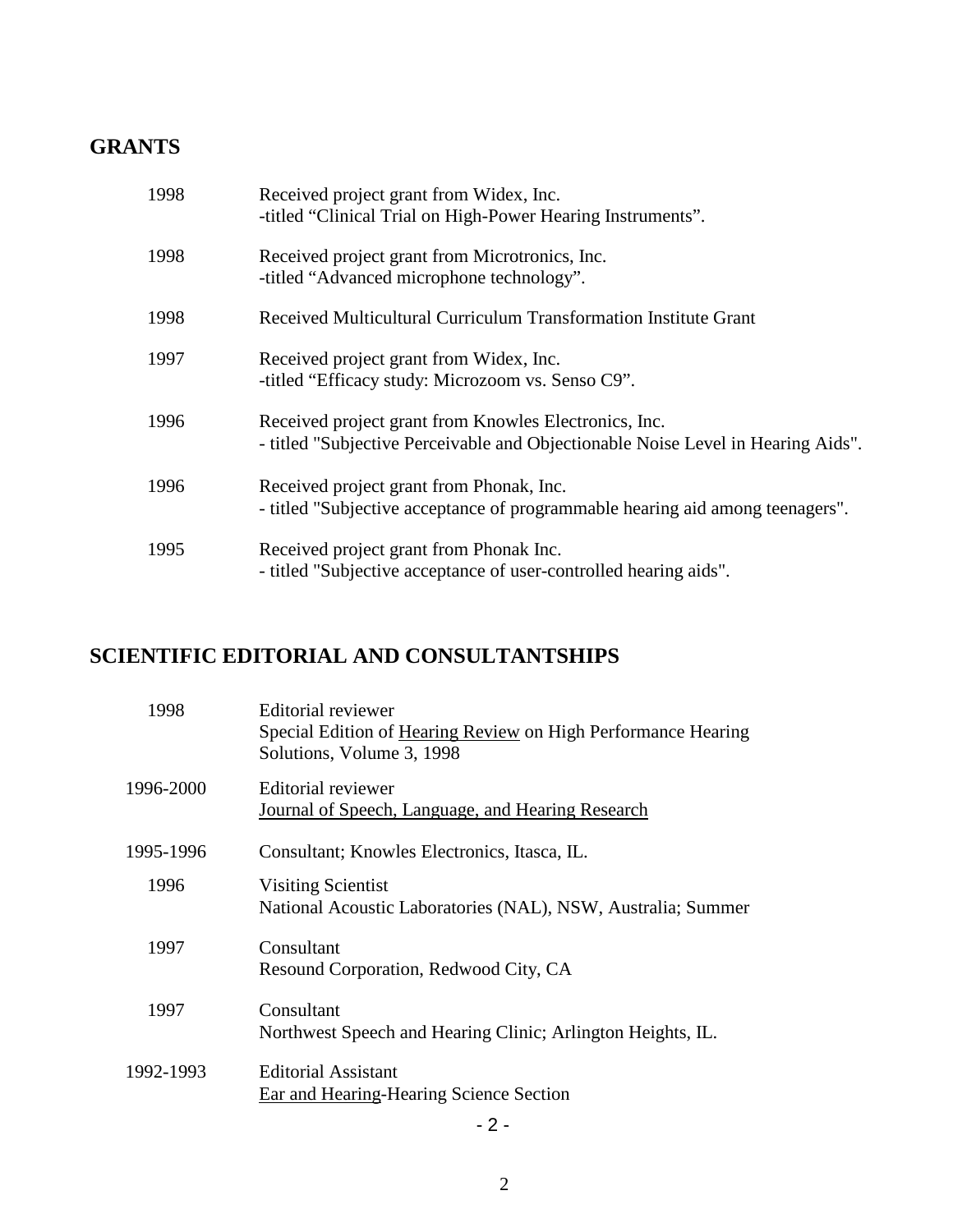### **PROFESSIONAL AFFILIATIONS**

 Visiting Scientist at National Acoustic Laboratories (NAL) (1996) Member to Acoustical Society of America (1988 – 1999) Member to American Academy of Audiology (1993 – 1999) Member to American Rehabilitative Audiology (1998) Member to American Auditory Society (1988 - 1999) Member to American Speech-Language-Hearing Association (1989 - present) Member to Illinois Academy of Audiology (1993 – 2000) VP-Education, 1997-1999 Member to Illinois Speech and Hearing Association (1993-1999) Audiology Committee, 1996-1999 Member to Michigan Speech and Hearing Association (2001- present) Member to Michigan Academy of Audiology (2001- present)

### **CERTIFICATION**

| 1991           | Certificate of Clinical Competence in Audiology<br>American Speech-Language-Hearing Association |
|----------------|-------------------------------------------------------------------------------------------------|
| 1994-2001      | Licensed Audiologist<br>State of Illinois Department of Professional Regulation                 |
| 1994-2000      | Licensed Hearing Aid Dispenser<br>State of Illinois Department of Public Health                 |
| 1999 - present | Licensed Hearing Aid Dispenser<br>State of Michigan Department of Public Health                 |

## **TEACHING EXPERIENCE**

| <b>Undergraduate Courses</b> | Hearing Problems and Audiometric Methods                       |
|------------------------------|----------------------------------------------------------------|
|                              | <b>Introduction to Hearing Science</b>                         |
|                              | Introduction to Audiology                                      |
| <b>Graduate Courses</b>      | <b>Hearing Instruments</b>                                     |
|                              | Seminar in Hearing Instruments                                 |
|                              | Seminar in Audiology-Programmable Hearing Aids                 |
|                              | Seminar in Audiology-Speech Perception of the Hearing Impaired |
|                              | Directed Individual Study-Advanced Hearing Aid Fitting         |
|                              | <b>Audiometric Testing</b>                                     |

- 3 -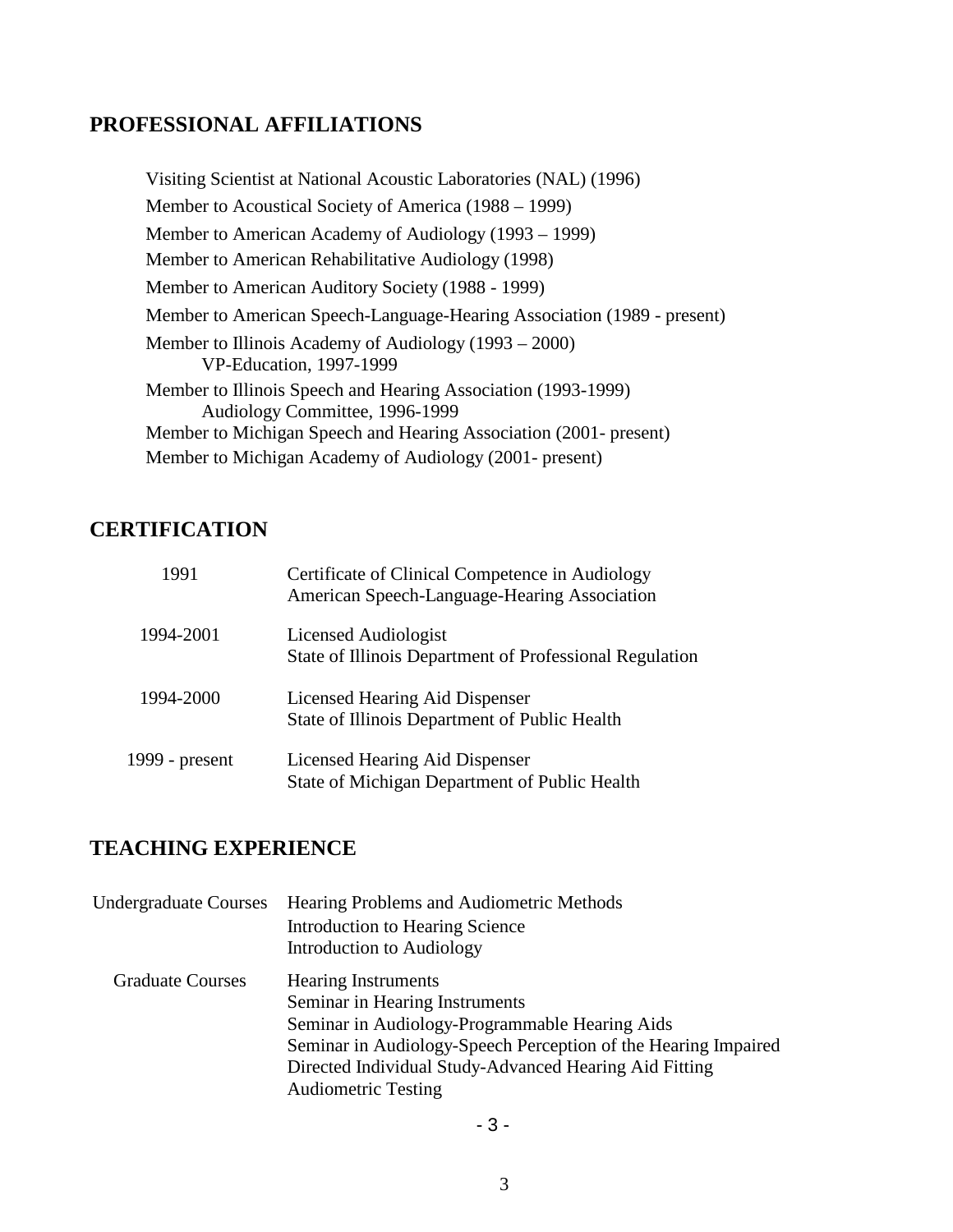#### **DIRECTION OF THESES**

Chair: Dolter, C (2000). Sound quality factors in hearing instruments. M.A.

Chair: Husarik, A (2000). Evaluating speech-understanding ability using adaptive speechrecognition threshold tests. M.A.

#### **PUBLICATIONS (Refereed Journals)**

Lee, L.W. & Humes, L.E. (submitted). Loudness-growth function among listeners with normal hearing. (submitted to Journal of the Acoustical Society of America).

Lee, L.W. & Geddes, E. R. (in press). Perception of microphone noise in hearing instruments. Journal of the acoustical Society of America.

Christensen, L.A., Lee, L.W., & Humes, L.E. (1994). Can clinical word-recognition measures predict aided word recognition? American Auditory Society Bulletin, 19(1), 11,16.

Humes, L.E., & Lee, L.W. (1994). Response to `Evaluating a speech-reception threshold model for Hearing-impaired listeners'. Journal of the Acoustical Society of America, 96, 588-589.

Humes, L.E., Watson, B.U., Christersen, L.A., Cokely, C.G., Halling, D.C., & Lee, L.W. (1994). Factors associated with individual differences in clinical measures of speech recognition among the elderly. Journal of Speech and Hearing Research, 37, 465-474.

Lee, L.W., & Humes, L.E. (1993). Evaluating a speech-recognition threshold model for the hearing-impaired. Journal of the Acoustical Society of America, 93(5),2879-2885.

Lee, L.W., Humes, L.E., & Wilde, G. (1993). Evaluation of a special high-frequency emphasis hearing aid. Journal of the American Academy of Audiology, 4(2), 91-97.

Humes, L.E., Jesteadt, W., & Lee, L.W. (1992). Modeling the effects of sensorineural hearing loss on auditory perception. In Cazals (Ed.). Auditory Perception and Physiology (pp. 617-624). Oxford: Pergamon Press.

Humes, L.E., Lee, L.W., & Jesteadt, W. (1992). Two experiments on the spectral boundary conditions for nonlinear additivity of simultaneous masking. Journal of the Acoustical Society of America, 92, 2598-2606.

Noffsinger, P.D., Dirks, D.D., & Lee, L.W. (1989). Computerized adaptive methods for selecting hearing aids. Journal of Rehabilitation Research and Development, 26, 412-413.

- 4 -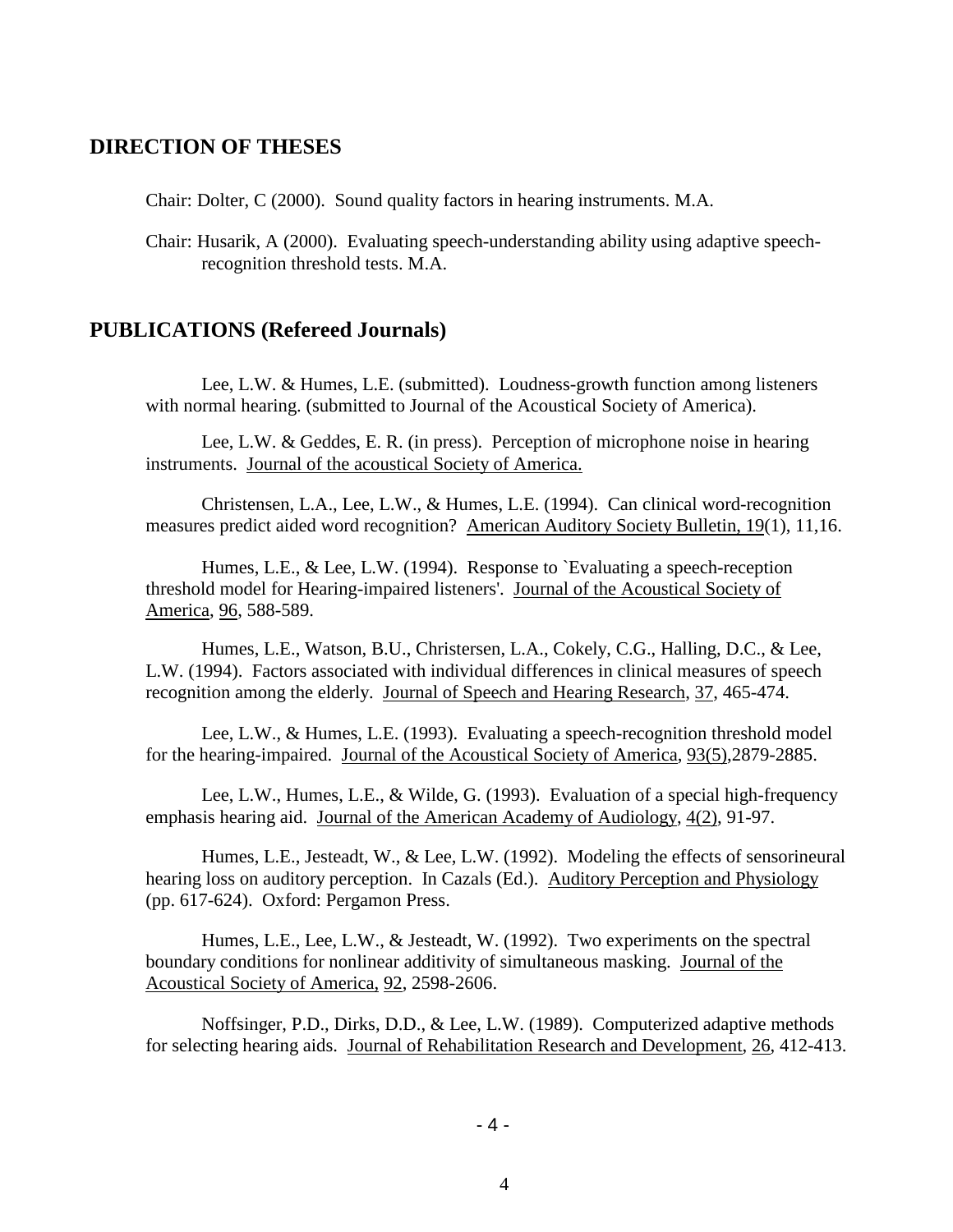#### **INVITED PUBLICATION**

Lee, L.W. (2002). Psychoacoustics. In Geddes, Audio Transducers. MI, GedLee Publishing.

Lee, L.W., Lau, C., & Sullivan, D. (1988). The advantages of a low compression threshold in directional microphones. Hearing Review, 5(8), 30-33.

Keidser, G., Katsch, R., Dillion, H., Byrne, D., Seymour, J., Banerjee, S. & Lee, L.W. (1996). Evaluation of fitting rationales for non-linear hearing aids. National acoustic Laboratories Research and Development, Annual Report 1995-1996.

#### **INVITED PRESENTATION**

Lee, L.W. (1998). Hearing Aids. Workshop offered by the Institute on Deafness, Certificate Training in Deafness, DeKalb, IL.

Lee, L.W. (1997). Hearing Aid Technologies. Workshop offered by the Institute on Deafness on "Certificate Trainingin Deafness".

Lee, L.W. (1996). Issues in Hearing Aids Fitting and Evaluations. Lecture series presented at Knowles Electronics, Itasca, Illinois.

Lee, L.W. (1996). Speech Perception Among the Hearing-Impaired Elderly. Lecture presented at the Tenth Anniversary Lecture and Seminar Series, Linguistic Society of Hong Kong, and City University of Hong Kong. Hong Kong.

Lee, L.W. (1995). Hearing Aids and Other Assistive Listening Devices: Who Needs Them? Conference sponsored by the Institute of Deafness, DeKalb, IL.

#### **PRESENTATIONS (Peer-Reviewed)**

Lee, L. W. (1998). Microphone Technology in Modern Hearing Aids . Paper presented at the 10<sup>th</sup> annual American Academy of Audiology Convention, Los Angeles, California.

Lee, L. W. & Geddes, E.R. (1997). Hearing Aid Noise: How Low is Low? Paper presented at the 9<sup>th</sup> Annual American Academy of Audiology Convention, Ft. Lauderdale, Florida.

Lee, L. W. & Geddes, E.R. (1996). Evaluation of the Perception of Input-Referred Noise in Hearing Instruments. Paper presented at the 132<sup>nd</sup> Acoustical Society of America meeting, Honolulu, Hawaii.

- 5 -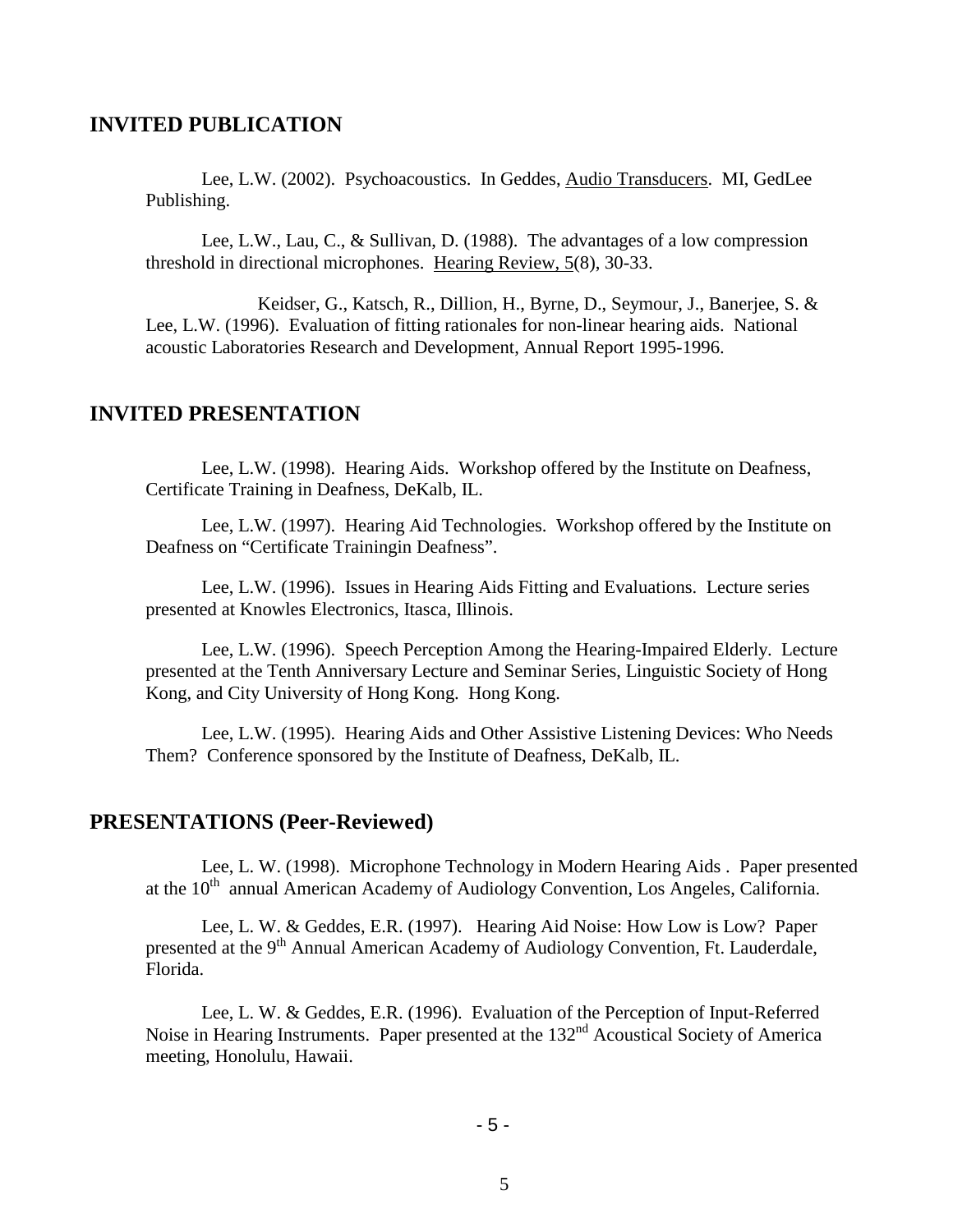Lee, L.W. & Bishop, T. (1996). Acceptance and Satisfaction of Programmable Hearing Instruments Among Teenagers. Poster presented at the American Speech-Language-Hearing Association Annual Convention, Seattle, Washington.

Lee, L.W. (1995). Are the most-comfortable-loudness level measures the same between ears for individuals with symmetrical sensorineural hearing loss? Poster presented at the Advancing Human Communication: An interdisciplinary Forum on Hearing Aid Research and Development, Bethesda, Maryland.

Lee, L.W., & Drost, C.A. (1995). Most-comfortable-loudness measures among binaurally-fitted versus monaurally-fitted individuals with symmetrical hearing loss. Paper presented at the International Hearing Aid Conference III, Iowa City, Iowa.

Lee, L.W., & Humes, L.E. (1995). Loudness functions in normal-hearing and hearingimpaired listeners. Paper presented at the 129th meeting of the Acoustical Society of America, Washington, DC.

Christensen, L.A., Lee, L.W., & Humes, L.E. (1994). Can clinical word-recognition measures predict aided word-recognition. Poster presented at the 20th annual meeting of American Auditory Society, Halifax, Nova Scotia, Canada.

Lee, L.W., Christensen, L.A., & Humes, L.E. (1994). Auditory and cognitive factors associated with individual speech recognition differences among the elderly. Poster presented at the 12th meeting of the International Congress of Audiology, Halifax, Nova Scotia, Canada.

Lee, L.W. (1994). Loudness growth of complex stimuli in hearing-impaired listeners. Paper presented at the American speech-Language-Hearing Association Convention, New Orleans, Louisiana.

Lee, L.W., & Humes, L.E. (1994). Loudness growth of complex stimuli in normalhearing listeners. Paper presented at the 126th meeting of the Acoustical Society of America, Denver, Colorado.

Lee, L.W., & Humes, L.E. (1992). Factors for speech-recognition ability of the hearingimpaired elderly. Paper presented at the American Speech-Language-Hearing Association Convention, San Antonio, Texas.

Humes, L.E., Lee, L.W., Christopherson, L.A., Cokely, C.G., & Halling, D. (1992). Peripheral contributions to the speech-understanding problems of the hearing-impaired elderly. Paper presented at Aging: The Quality of Life Conference,Washington, D.C.

Cokely, C.G., Lee, L.W., Christopherson, L.A., & Humes, L.E. (1991). Evaluating REUR and REAR Corrections. Paper presented at the Student Forum at the 3rd annual American Academy of Audiology Convention, Denver, Colarado.

- 6 -